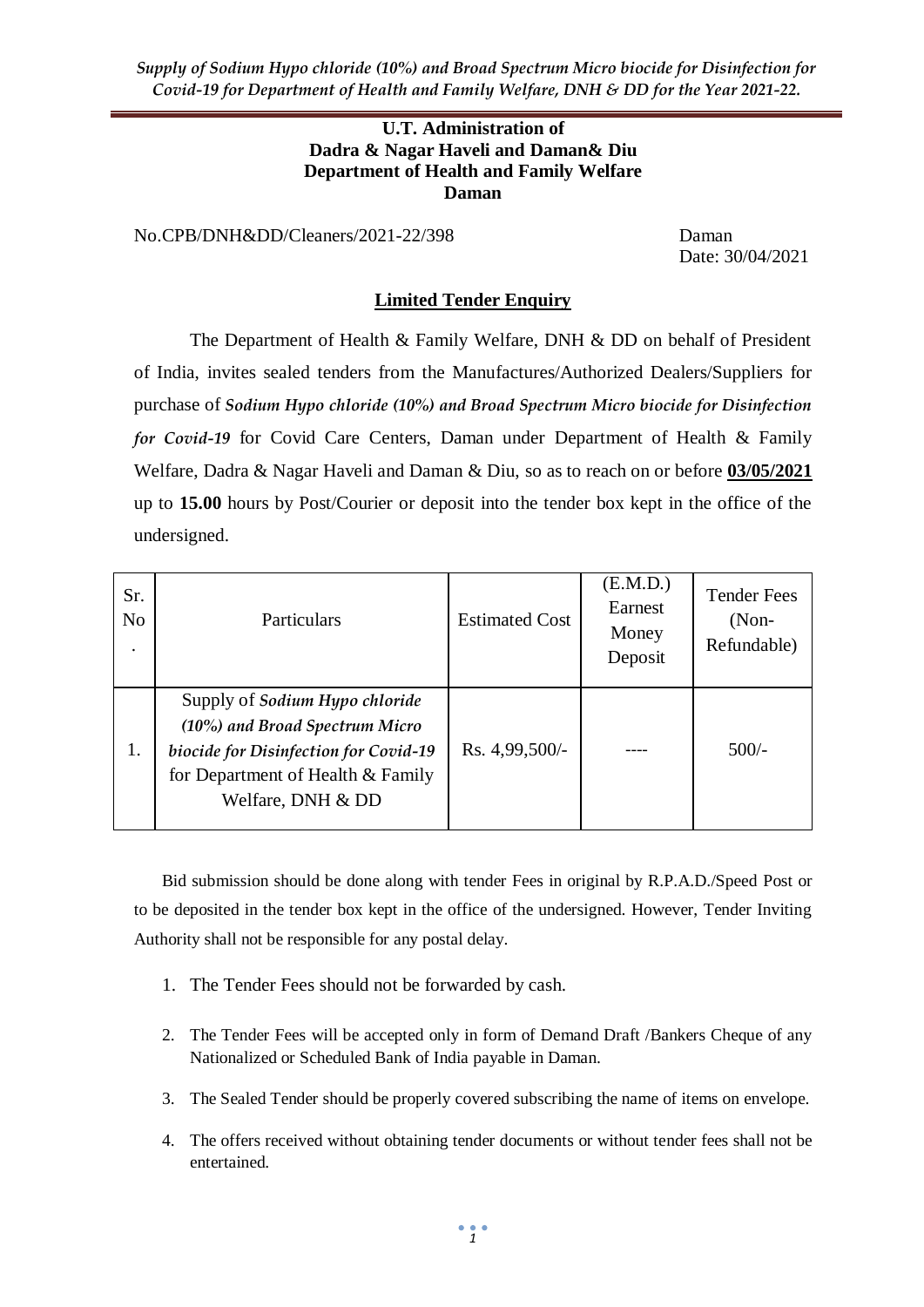The tender inviting authority reserves the right to accept or reject any or all the tender to be received without assigning any reasons thereof.

#### *Sd/-*

In-charge, Central Procurement Branch E-mail Id: [cpbdnhdd@gmail.com](mailto:cpbdnhdd@gmail.com) Room No. 7, 1<sup>st</sup> Floor, Secretariat, Dadra & Nagar Haveli, Silvassa

### **Copy to:-**

- 1) The I.T. Department, Silvassa with a request to publish in Website.
- 2) The Accounts Section, CPB (Silvassa) for information.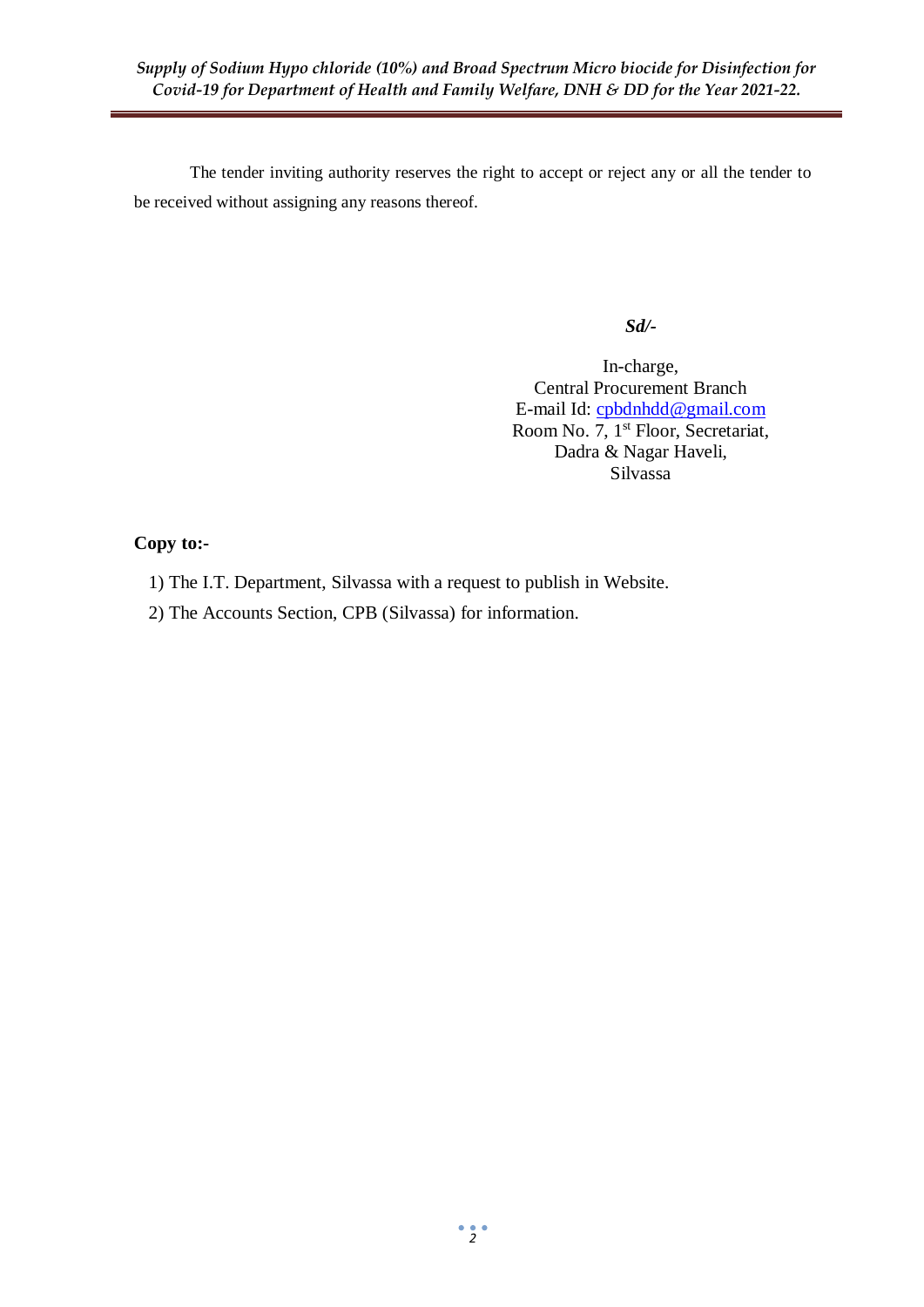#### **U.T. ADMINISTRATION OF DADRA & NAGAR HAVELI AND DAMAN& DIU DEPARTMENT OF HEALTH AND FAMILY WELFARE**

Terms and Conditions for the **"Supply of** *Sodium Hypo chloride (10%) and Broad Spectrum Micro biocide for Disinfection for Covid-19* **for Department of Health and Family Welfare, DNH& DD."**

## **Instructions to Bidders :**

- 1) All documents attached should be legible/readable.
- 2) The Bidder has to give compliance for each quoted product and any false/misleading statement in compliance found any time during the procurement process, the bid shall be out rightly rejected.
- 3) For all queries regarding tender specifications and any other clauses included in the tender document should be addressed to personnel in tendering office address provided below:

**Central Procurement Branch, 1st Floor, Room No. 106, Community Health Centre, Moti Daman - 396230. Tel : 0260 – 2230240.**

# **Tender Fees (Non Refundable) Rs.500/- :**

- a. The Tender Fees should not be forwarded by cash.
	- b. The Tender Fees (Non refundable) will be accepted only in form of Demand Draft /Bankers Cheque in favor of **Director, Medical & Health Services, DNH & DD**  from any Nationalized or Scheduled Bank of India payable in Silvassa.
	- c. All tenders must be accompanied by Tender fees as specified in schedule otherwise tender will be rejected.

# **Security Deposit: (SD)**

- a. The successful tendered will have to pay within 10 days from the date of demand, an amount equal to 3% of the total value of articles, which may be ordered, as the amount of security deposit.
- b. Non receipt of Security Deposit within stipulated time will result in automatic cancellation of the order for supply without any intimation.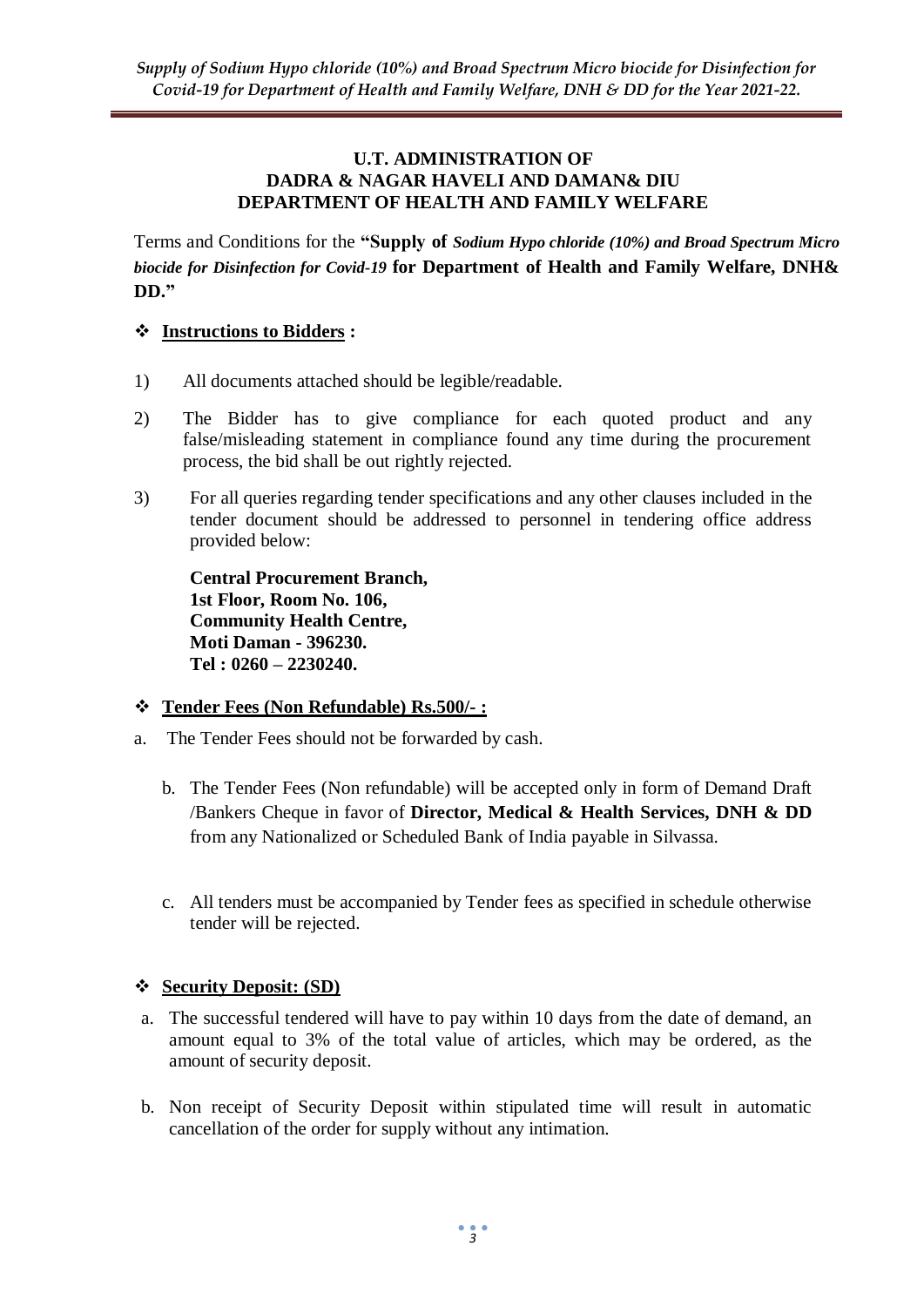*Supply of Sodium Hypo chloride (10%) and Broad Spectrum Micro biocide for Disinfection for Covid-19 for Department of Health and Family Welfare, DNH & DD for the Year 2021-22.*

- c. However in case if any articles are received for which the Security Deposit may not have been deposited, the full Security Deposit as may be due from the contractor will be recovered from the bill(s) for such articles.
- d. The Security Deposit(s) paid by the tender(s) earlier against any tender(s) or supply order(s) is not adjustable with Security Deposit required by these conditions.
- e. In case of failure to replace the accepted and rejected articles from the supplies made, as mentioned in the conditions the loss undergone by the Government will be recovered from the contractor Security Deposit or payment due of any bill(s) to the extent required.
- f. The tender inviting officer will consider extension of time for remitting the Security Deposit as demanded. However, in case of denial to consider such extension the contractor is bound to abide by the limit given and liable to make good for the loss made to the Government on account of his failure to abide by the time limit.
	- $\triangleright$  Security Deposit shall be liable to be forfeited in following circumstances:
		- i. Tender is rejected due to failure of supply the requisite documents in proper format or giving any misleading statement or submission of false affidavit or fabricated documents.
		- ii. Tenderer fails to replace the goods declared to be not of standard quality or not conforming to acceptable standards or found to be decayed/spoilt.
	- $\triangleright$  Only on satisfactory completion of the supply order for and on payment of all bills of the contractor, as to be admitted for payment, the amount of Security Deposit will be refunded after expiry of guarantee/warranty period, if any, or any such date/period as may be mutually agreed upon.
	- $\triangleright$  In case of failure to supply the store, materials etc. ordered for, as per conditions and within the stipulated time, the articles will be obtained from the tenderer who offered next higher rates or from any other sources, as may be decided by the tender inviting Officer and the loss to the Government on account of such purchases(s) shall be recovered from the former contractor by Security Deposit or bills payable. The contractor shall have no right to dispute with such procedure.

### **Conditions of Contract :**

### **1. ACCEPTANCE OF TENDER:**

- a. The tender is liable for rejection due to any of the reasons mentioned below:
	- i. Non-submission of tender within stipulated time.
	- ii. Tender is unsigned or not initialed on each page or with unauthenticated corrections.
	- iii. Non-payment of Tender Fees.
	- iv. Non-Submission of required documents as mentioned in schedule
	- v. Conditional/ Vague offers.
	- vi. Unsatisfactory past performance of the tendered.
	- vii. Items with major changes/deviations in specifications/standard/grade/packing/ quality offered.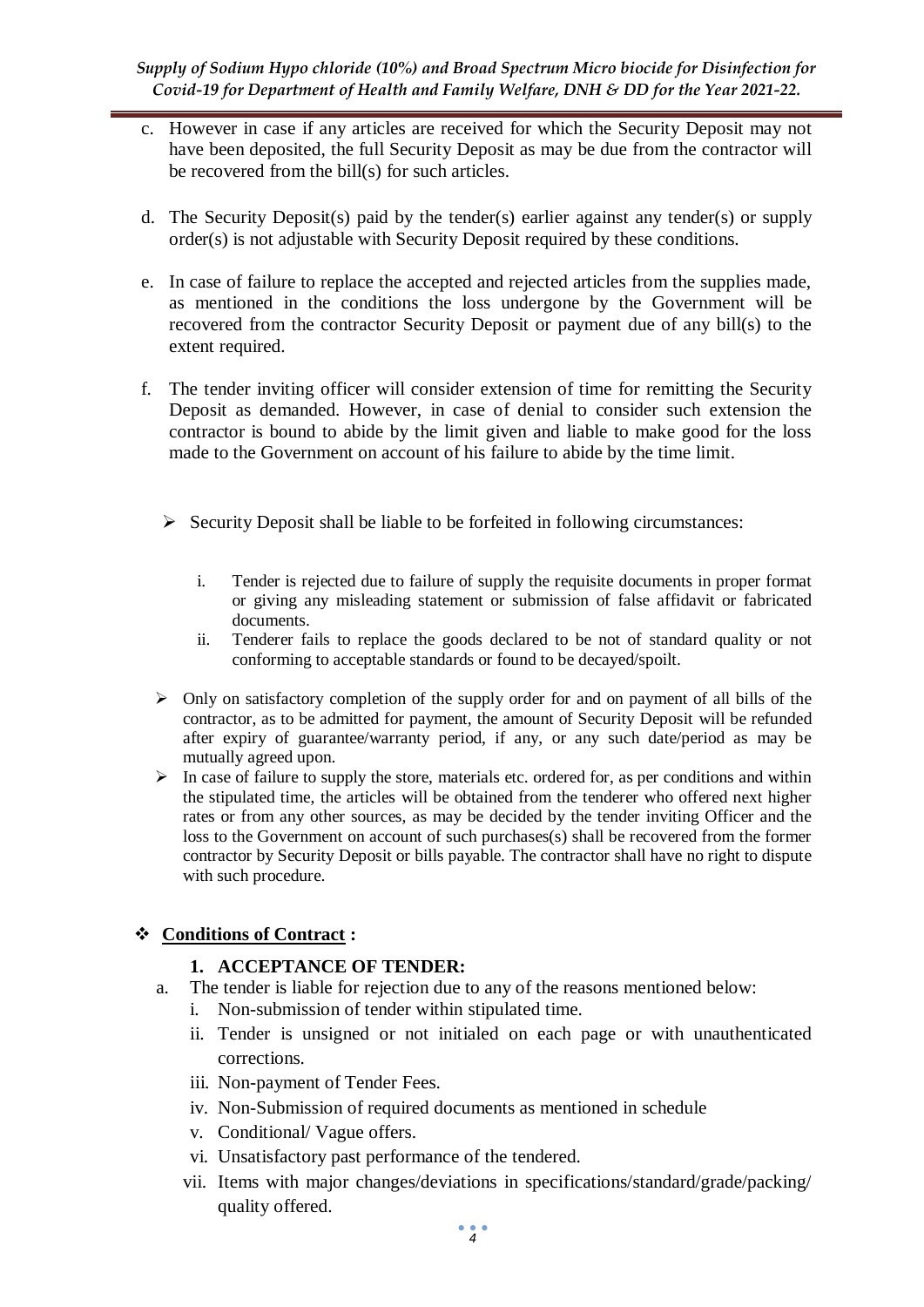- viii. Submission of misleading/contradictory/false statement or information and fabricated/ invalid documents.
- ix. Tenders not filled up properly.
- x. The documents attached by the bidder if found not readable will not be considered for bid evaluation.
- b. Any discount which the bidder wants to give has to be considered and total final bid amount has to be mentioned clearly in the price bid form.
- c. Discount offered after price bid opening will not be considered.
- d. The Central Procurement Branch may seek any clarifications/explanation/ documentary evidence related to offer at any stage from tenderers if required.
- e. The rate quoted should be inclusive of all taxes and no extra charges will be paid and should be valid up to One Year from the date of tenderization.
- f. Orders once placed should be delivered within the given time period and item should be door delivered up to  $3<sup>rd</sup>$  floor including labour.
- g. All/Taxes/Duties/Royalties Charges payable on the sales/transport etc. within and/or outside the state shall be payable by the supplier.
- h. The decision of the Tender Inviting Officer for acceptance/rejection of any articles supplied including the decision for equivalent specifications, standard and quality etc. of articles shall be final.
- i. The right to accept or reject without assigning any reasons or all tenders in part or whole is reserved with the Tender Inviting Officer and his decision(s) on all matters relating to acceptance or rejection of the tenders as a whole or in part will be final and binding to all.
- j. No separate agreement will be required to be signed by the successful tender(s) for the purpose of this contract for supply. Rates tendered/offered in response to the concerned Tender Notice shall be considered as acceptance of all above terms and conditions for supply for all legal purpose.
- k. The rate(s) quoted should be strictly for free delivery (including labour and transportation) at FOR Community Health Centre, Fort Area, Moti Daman for any facility in the U.T of DNH & DD and will be valid and operative for supply orders issued within one year from the date of invitation of tenders. The department shall not take any responsibility of on loading the goods; the successful bidder has to make arrangement for loading at site.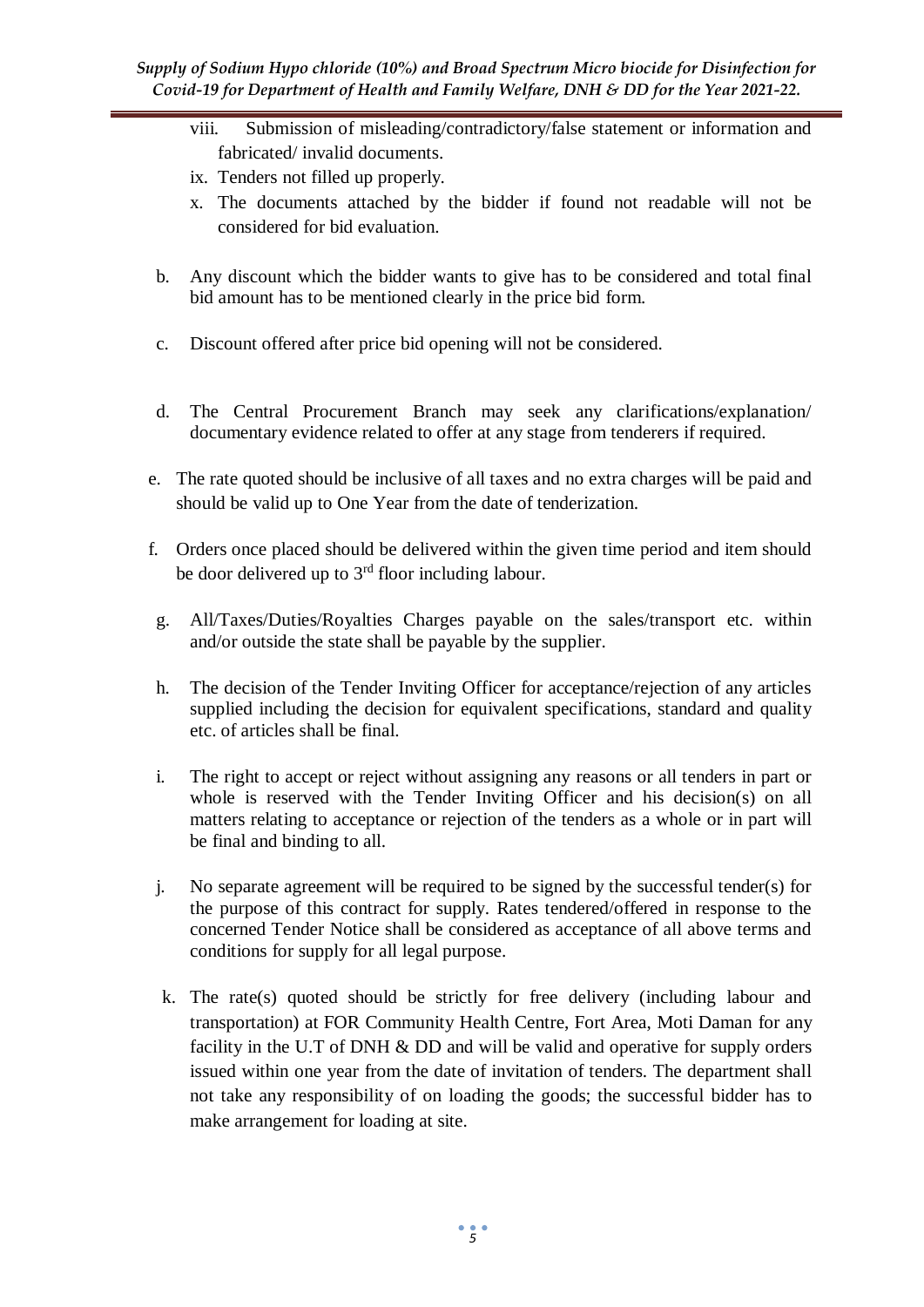*Supply of Sodium Hypo chloride (10%) and Broad Spectrum Micro biocide for Disinfection for Covid-19 for Department of Health and Family Welfare, DNH & DD for the Year 2021-22.*

- l. The tendered quantity is tentative and the actual purchase can be **as per the requirement** for all items and the tenderer is bound to supply such requirement without any demur.
- m. Bidder / its sister concerns / companies where its Promoters / Directors either directly or indirectly are involved, should not have ever been blacklisted in tender / supplies by any state/Central Govt. In case of bidder / principal is involved / penalized under any investigation of CVC or any State/Central Govt. Commission in relation to the similar work project issue; the bid will be out rightly rejected.

### **2. TERMS OF SUPPLY :**

- a. In event of breakage or loss of stores during transit against requisition order the said quantity has to be replaced by the tenderer. The department will not pay separately for transit insurance and supplier will be responsible for stores.
- b. Railway Receipt or other transport document should be drawn in the favor of Officer Inviting tender.
- c. Items should be door delivered up to  $3<sup>rd</sup>$  floor including labour no extra charge will be paid by the department.
- d. Railway Receipt or other transport document should not be sent by VPP or through any Bank as this being a Government Office it is not possible to clear cash demands of Post Office/Bank for delivery of RR or other transport documents unless we have agreed to it as special arrangement.
- e. Extension of time limit for supplies shall be considered by the Tender Inviting Officer. The extension so granted may be with levy of compensation for delay in execution of supply (as mentioned in Liquidated Damages) the cost of supplies ordered for at the discretion of the authority competent to grant extension of time limit provided such request is made well in time, depending upon the circumstances and such decision in the matter will be final.
- f. The supplies, materials etc. of inferior quality standard or of different specifications, brand, manufacturer etc other than that ordered specified and/or incomplete or broken articles will not be accepted. The supplier has to replace the same at his own cost and risk. Intimation of non-acceptance of any materials etc will be sent to the supplier within 10 days from the date of receipt of the stores and the same will be returned to the supplier at his own cost and risk, if he so desires and intimates accordingly within 15 days from the date of dispatch of intimation of the non-acceptance. However, if no communication is received within 15 days from the date of communication the tender Inviting Officer will not be responsible for any damages, loss etc. of such rejected articles.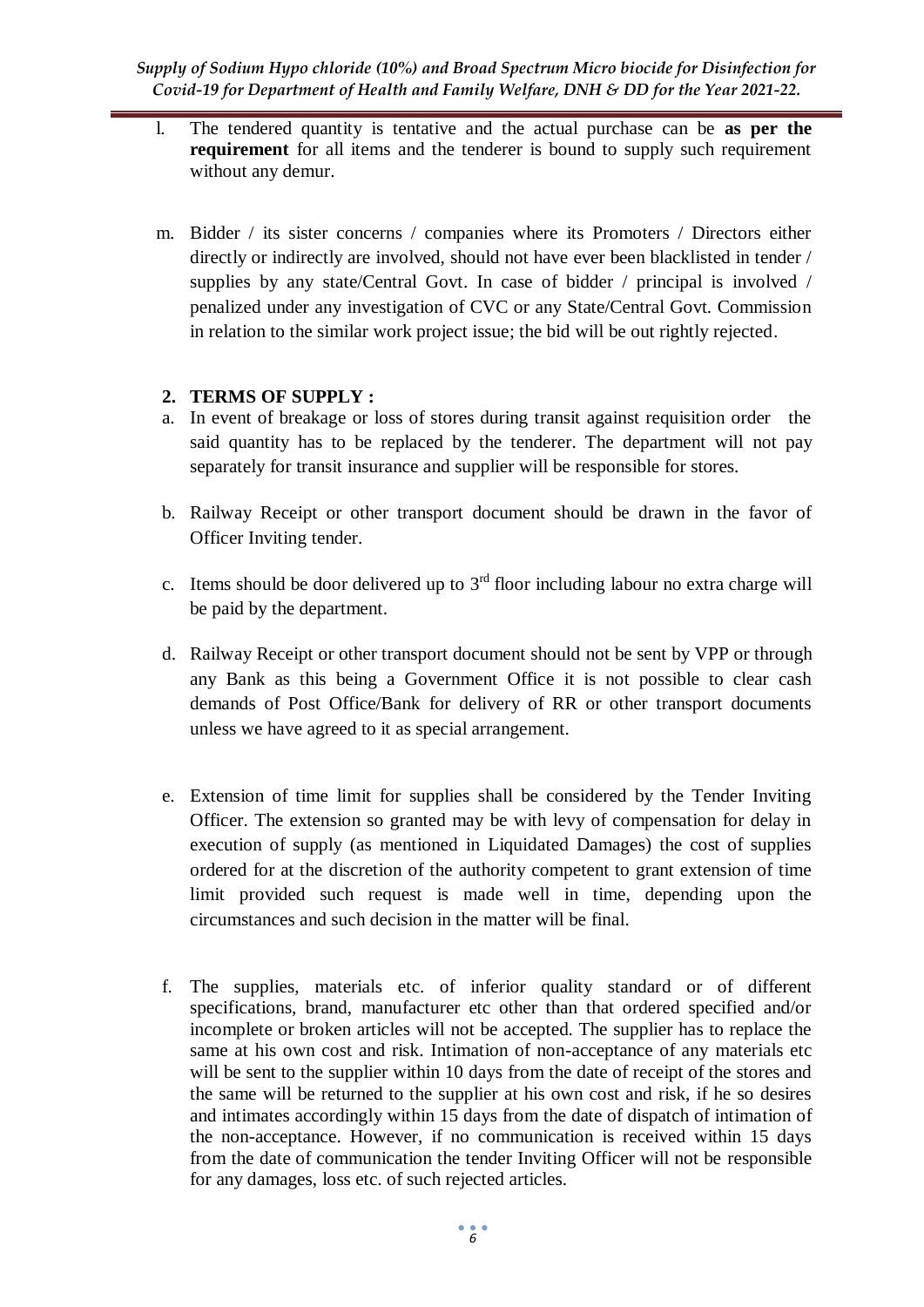- g. Demurrage charges paid by the Tender Inviting Officer on account of delayed receipt of dispatch documents intimation will be recovered from the bills payable to the supplier.
- h. If at any time after the order for supply of materials the Tender Inviting Officer shall for any reason whatsoever not require the whole or part of the quantity thereof as specified in the order the Tender Inviting Officer shall give notice in writing of the fact to the supplier(s) who shall have to claim to any payment of compensation what so ever on account of any profit or advantage which the supplier(s) might have derived from the supply of articles in full, but which did not derive in consequence of the full quantity of articles not having been purchased, nor shall have any claim for compensation by reasons of any alterations having been made in the original instructions which shall invoice any curtailment of the supply originally contemplated.
- i. The items as mentioned in the list are the approximate estimates invited and actual purchase may be more. Accordingly, the successful tenderer has no right for any loss/damages with reference to approximate requirement shown in tender and actual requirement.
- j. Inspection will be carried out in the premises of Community Health Centre, Moti Daman. If goods to be inspected in factory premises all expenditure to be borne by the Tenderer.

## **3. Bid Evaluation Methodology :**

- A. **Preliminary Evaluation**: Tender Fee Submission.
- B. **Technical Evaluation:** 
	- Scrutiny of technical specifications and other relevant documents as asked by the department with the quoted specification.
	- Scrutiny of Compliance Statement given by the bidder.
	- Sample verification (If required). *(If Sample is asked by the Department, it won't be refundable)*
- C. **Financial Evaluation**: Lowest quoted offered by Technically Qualified Bidders
- **4. PAYMENT TERMS :**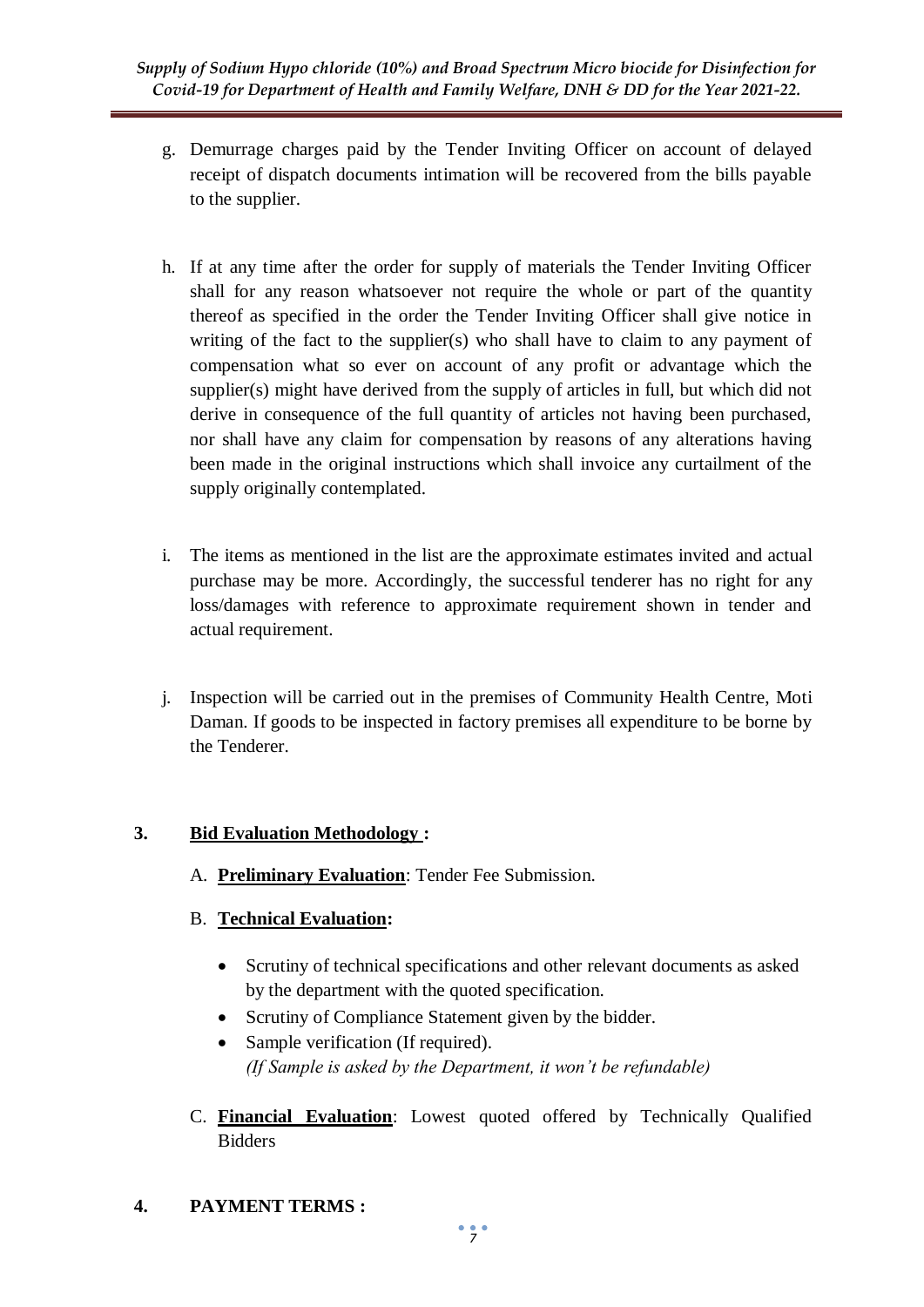- a. 100% of the invoice amount will be paid only after completion of work successfully and submission of Security deposit i.e.3% of the tender value.
- b. Price escalation clause will not be entertained under any circumstances.
- c. All bills should be in **TRIPLICATE** and should invariably mention the number and date of work order.
- d. All bills for amount above Rs.5,000/- should be pre-receipted on a Revenue Stamp of proper value. Bills for amount exceeding Rs.5,000/- not pre-receipted on Revenue Stamp of proper value will not be accepted for payment.
- e. Each bill in which GST is charged must contain the following certificates on the body of the bill: **"CERTIFIED"** that the service on which GST has been charged have not been exempted under the Central GST or the Rules made there under and the amount charged on account of GST on these services is not more than what is payable under the provisions of relevant Act or Rules made there under".
- f. No extra charge for packing, forwarding and insurance etc. will be paid on the rates quoted.
- g. The rates should be quoted only for the work specified in the list of requirements.
- h. Rates quoted for items other than the required specification/ make/ manufacture will not be considered.

Signature of Agency With Rubber Stamp

> *Sd/-* In-charge, Central Procurement Branch E-mail Id: [cpbdnhdd@gmail.com](mailto:cpbdnhdd@gmail.com)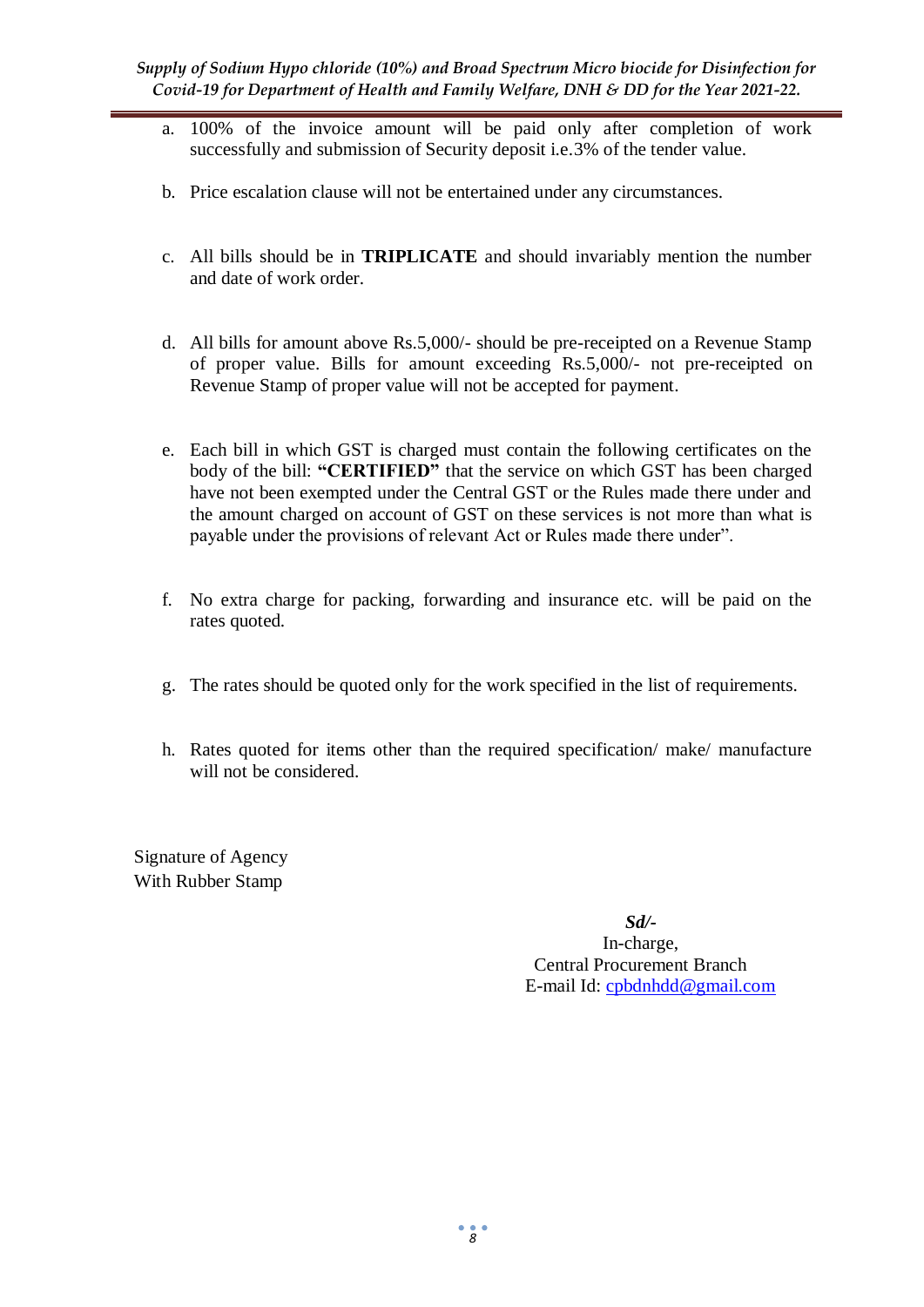# **SCHEDULE OF DOCUMENTS ATTACHED**

| Sr.<br>No. | Document/Certificate                                                                                                       | <b>Uploaded &amp;</b><br><b>Enclosed</b> |
|------------|----------------------------------------------------------------------------------------------------------------------------|------------------------------------------|
| 01.        | PAN No.                                                                                                                    | Yes / No                                 |
| 02.        | <b>GST</b> Registration.                                                                                                   | Yes / No                                 |
| 03.        | Valid License in the field of supply.                                                                                      | Yes / No                                 |
| 04.        | Scan copy of Terms and Conditions of the tender documents<br>including Scope of Work duly Stamped and Signed on each page. | Yes / No                                 |

It is verified that all the certificates/permissions/documents are valid and current as on date and have not been withdrawn/cancelled by the issuing authority.

I/We further undertake to produce on demand the original certificate/ permission/ document for verification at any stage during the processing of the tender.

Date: Place:

Sign & Stamp of tenderer.